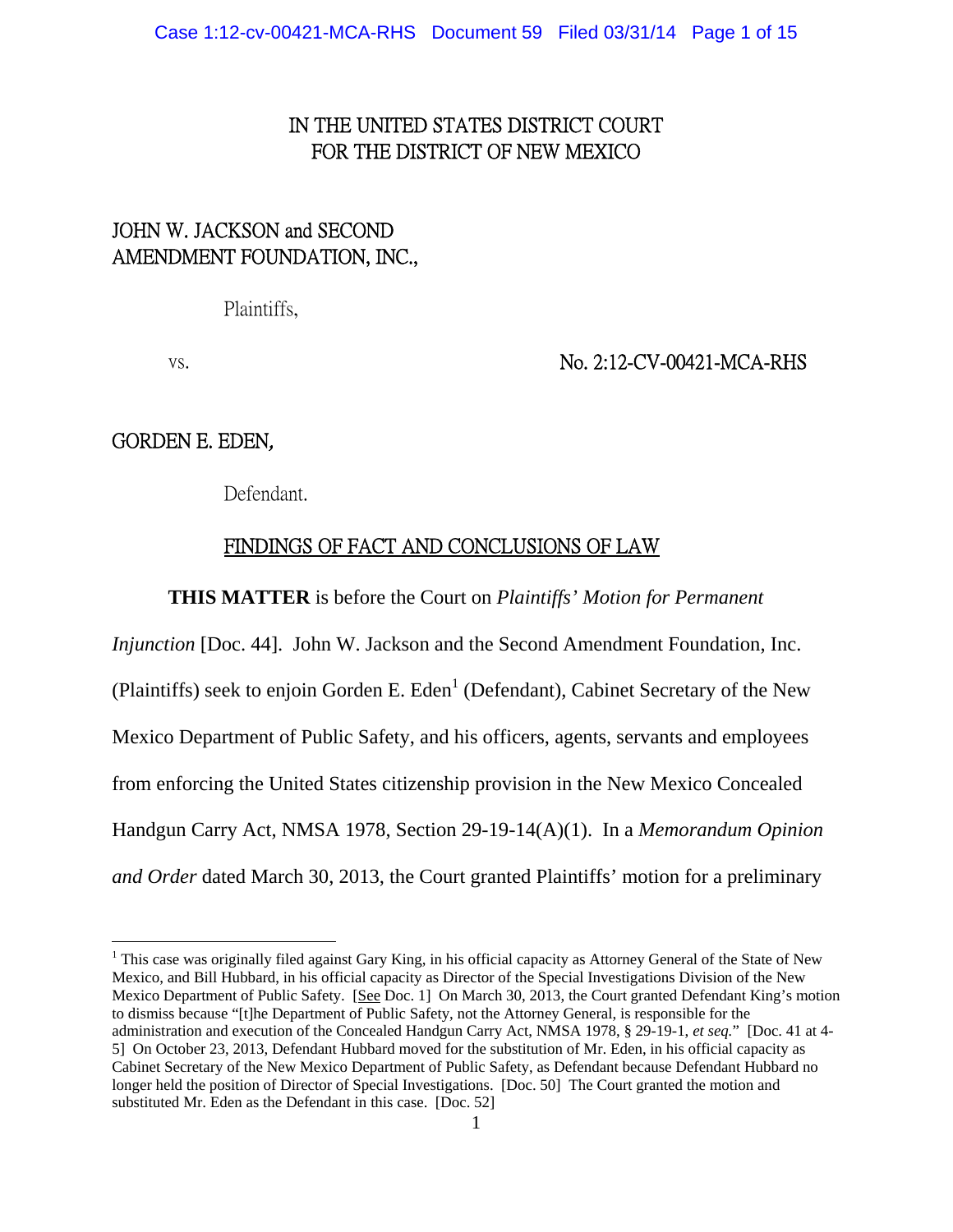## Case 1:12-cv-00421-MCA-RHS Document 59 Filed 03/31/14 Page 2 of 15

injunction, concluding that Plaintiffs had demonstrated a substantial likelihood of success on the merits of their Fourteenth Amendment Equal Protection claim, because alienage is a suspect classification and Defendant had "failed to demonstrate a close fit between the citizenship requirement and the state's compelling interest in public safety." [Doc. 42 at 19] The Court further concluded that Plaintiffs would suffer irreparable harm in the absence of preliminary injunctive relief, that the harm to the Plaintiffs outweighed the harm to Defendant, that the issuance of a preliminary injunction would serve the public interest, and that the citizenship provision was severable from the remainder of the Act. [Doc. 42 at 19-21] Accordingly, the Court preliminarily enjoined Defendant "from enforcing the citizenship provision in Section 29-19-14(A)(1) of the Concealed Handgun Carry Act pending resolution of this action." [Doc. 42 at 24]

 In a second *Memorandum Opinion and Order* dated September 17, 2013, the Court granted in part and denied in part Defendant's motion for summary judgment. [Doc. 46] The Court granted summary judgment in favor of Defendant on Plaintiffs' Second Amendment claim because "the concealed carrying of firearms is not protected by the Second Amendment." [Doc. 46 at 11] The Court also granted summary judgment in favor of Defendant on Plaintiffs' federal preemption claim because "nothing in the Act deprives lawful resident aliens of their ability to arm themselves for protection." [Doc. 46 at 21] However, the Court denied Defendant's motion for summary judgment on Plaintiffs' Equal Protection claim because Defendant had failed to demonstrate that the citizenship requirement was narrowly tailored to serve the Government's compelling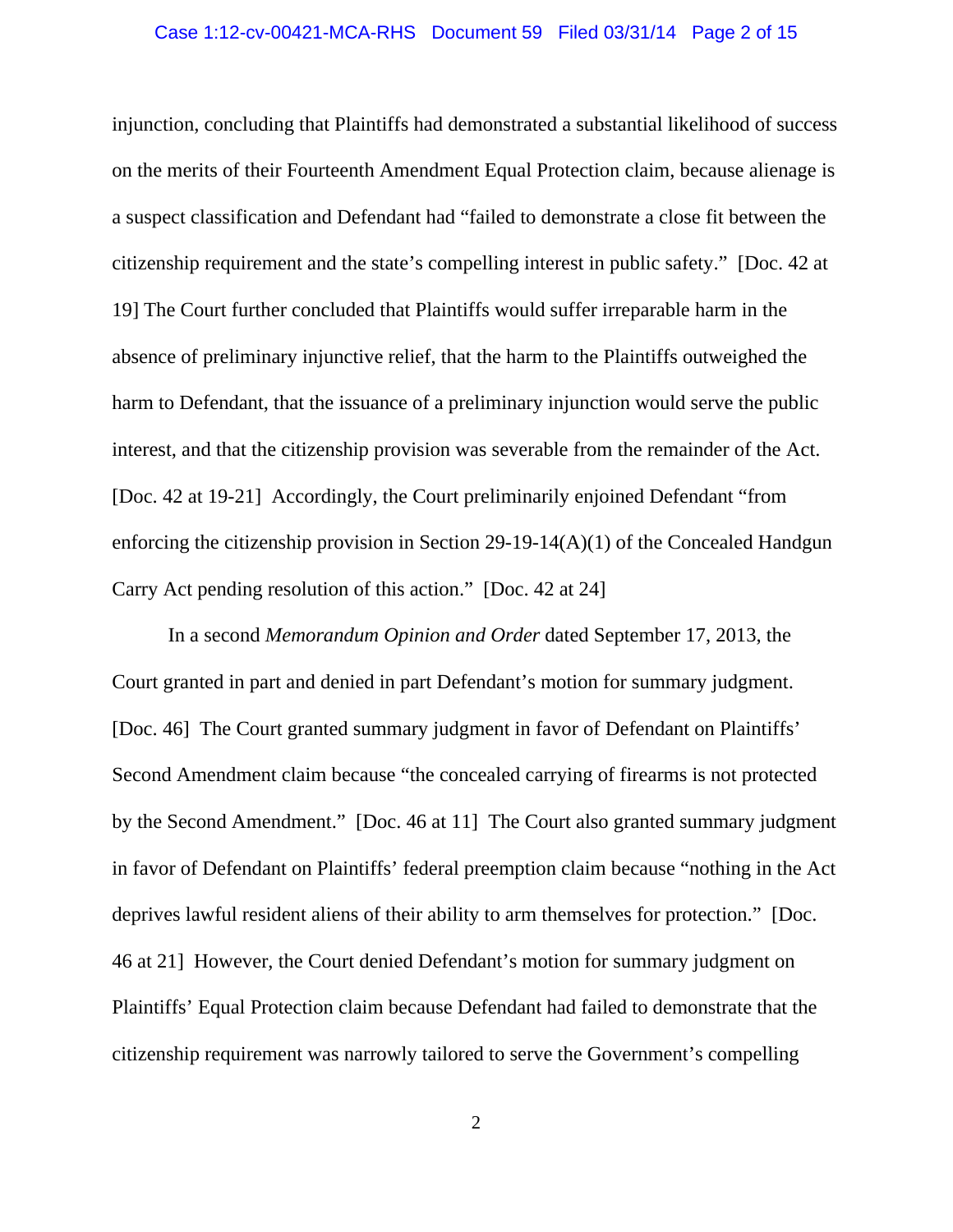interest in public safety. [Doc. 46 at 19]

 $\overline{a}$ 

 On August 26, 2013, Plaintiffs filed *Plaintiffs' Motion for Permanent Injunction*, which seeks to permanently enjoin Defendant and his "officers, agents, servants, employees, and all persons in active concert or participation with [him] who receive actual notice of the injunction, from enforcing the United States citizenship requirement of NMSA 1978 § 29-19-4(A)(1) against Plaintiffs and/or their members" because it violates the Equal Protection Clause.<sup>2</sup> [Doc. 44, 48] Defendant responds that Plaintiffs' motion should be denied "because Plaintiffs have not actually prevailed on the merits" of their Equal Protection claim yet. [Doc. 51 at 3] Alternatively, Defendant responds that the citizenship provision "survives strict scrutiny analysis" because it is "narrowly tailored . . . [to] ensure[] that only persons who have undergone a complete and thorough background check receive a permit." [Doc. 51 at 4]

 On February 27, 2014, the Court convened a status conference with the parties. The Court inquired whether there was a need for further development of the factual record or whether the Court could decide *Plaintiffs' Motion for a Permanent Injunction*  as a matter of law on the basis of the prior proceedings and the briefs. The parties agreed that further evidence was not necessary and that the Court could resolve the motion as a matter of law on the basis of the prior proceedings and the briefs. [Doc. 58] Having considered the submissions, the relevant case law, and otherwise being fully advised in the premises, the Court makes the following findings of fact and conclusions of law:

 $2$  Plaintiffs did not raise their Second Amendment or Preemption claims in their Motion for Permanent Injunction. [See Doc. 48 at 10]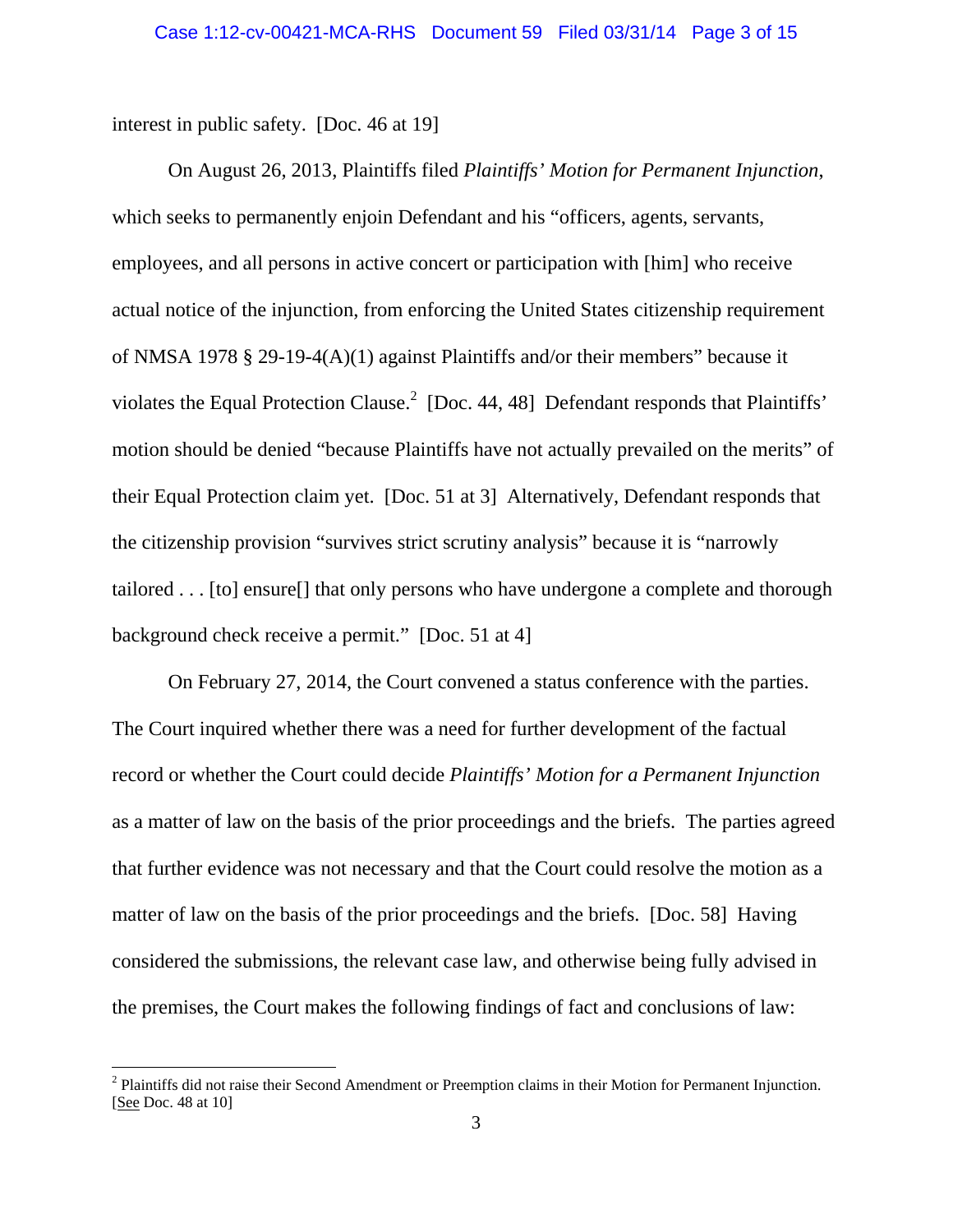## **I. FINDINGS OF FACT**

 1. Pursuant to Article II, Section 6 of the New Mexico Constitution, all individuals may openly carry firearms in New Mexico, regardless of citizenship. See N.M. Const. art II, § 6.

 2. Pursuant to NMSA 1978, Section 30-7-2(A), all individuals may carry a concealed loaded firearm in the following limited circumstances, regardless of citizenship: "in the persons' residence or on real property belonging to him as owner, lessee, or licensee" or "in a private automobile, or other private means of conveyance, for lawful protection of the person's or another's person or property." See NMSA 1978, §  $30 - 7 - 2(A)(1) - (2)$ .

 3. In any other circumstance, carrying a loaded concealed firearm without "a valid concealed handgun license issued to him by the department of public safety pursuant to the provisions of the Concealed Handgun Carry Act" is a petty misdemeanor. See § 30-7-2(A)(5), (D).

 4. Under New Mexico law, only United States citizens are eligible to obtain a concealed handgun license. See NMSA 1978, Section 29-19-4(A)(1).

 5. Plaintiff John W. Jackson is a citizen of Australia and a lawful permanent resident of the United States residing in Rio Rancho, New Mexico. [See Doc. 19-1] Plaintiff Jackson is otherwise qualified to obtain a concealed handgun license, but for his citizenship status. [Id.] Because he is not a United States citizen, Plaintiff Jackson is prohibited from "obtaining a concealed carry permit, and thus carrying a handgun in a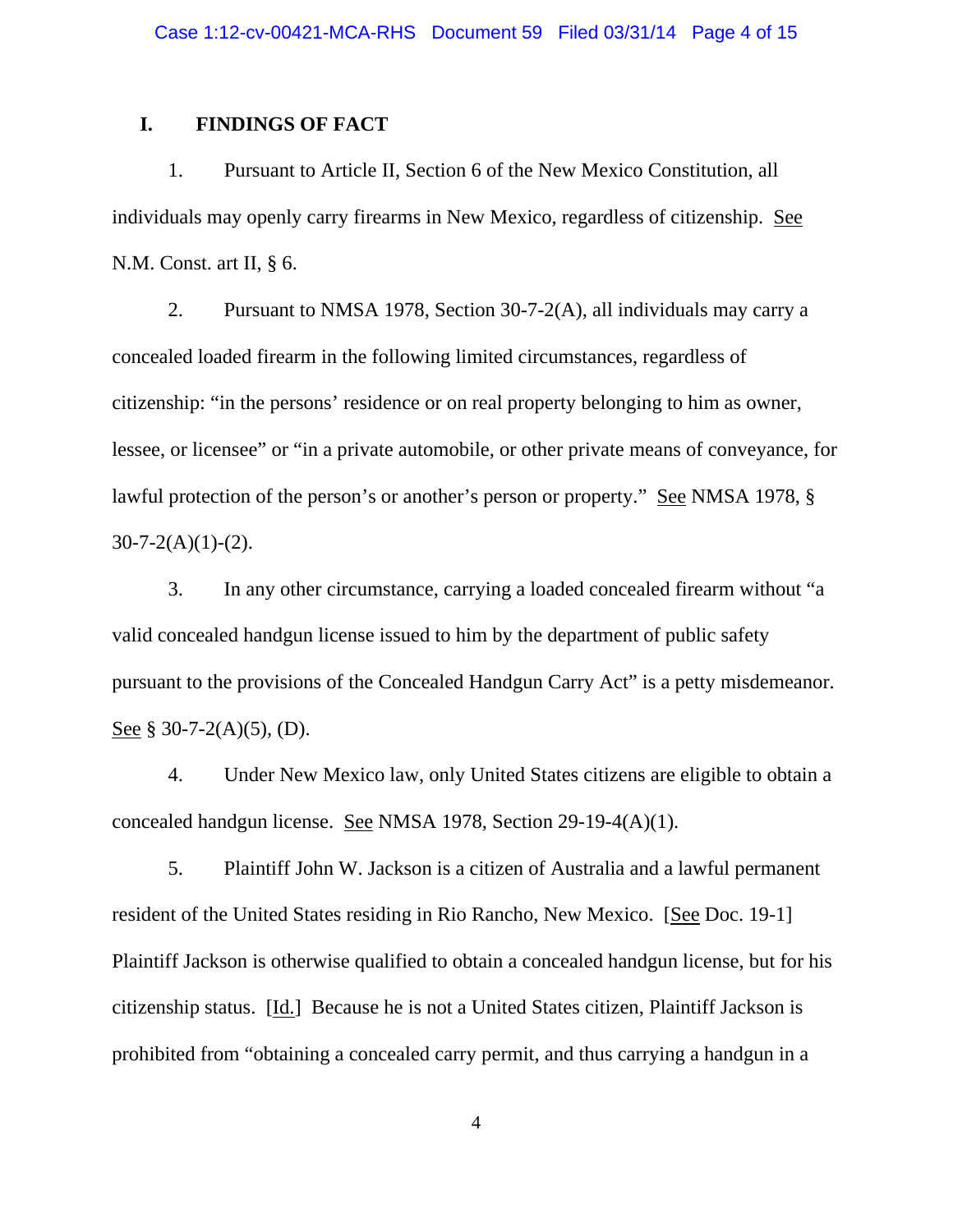concealed manner for self-defense." [Id.]

 6. Plaintiff Second Amendment Foundation, Inc. is a non-profit organization with more than 3000 members and supporters in New Mexico. [Doc. 19-2] Plaintiff Second Amendment Foundation, Inc., has "individual members and supporters who are adversely impacted by NMSA 1978,  $\S$  29-19-14(A)(1)" and "[b]ut for criminal enactments challenged in this complaint, SAF members who are legal aliens residing within New Mexico would obtain concealed carry permits and carry concealed firearms for their own defense." [Id.]

 7. Defendant Gordon E. Eden is the Cabinet Secretary of the New Mexico Department of Public Safety ("Department"). [Doc. 50] The Department "is authorized to issue concealed handgun licenses to qualified applicants." NMSA 1978, Section 29- 19-3.

 8. Before issuing a concealed handgun license, the Department must "conduct an appropriate check of available records and . . . forward the applicant's fingerprints to the federal bureau of investigation for a national criminal background check." NMSA 1978, Section 29-19-5(D).

 9. Pursuant to NMSA 1978, Section 29-19-4(B), the Department "shall deny a concealed handgun license to any applicant who has:

> (1) received a conditional discharge, a diversion or a deferment or has been convicted of, pled guilty to or entered a plea of nolo contendere to a misdemeanor offense involving a crime of violence within ten years immediately preceding the application;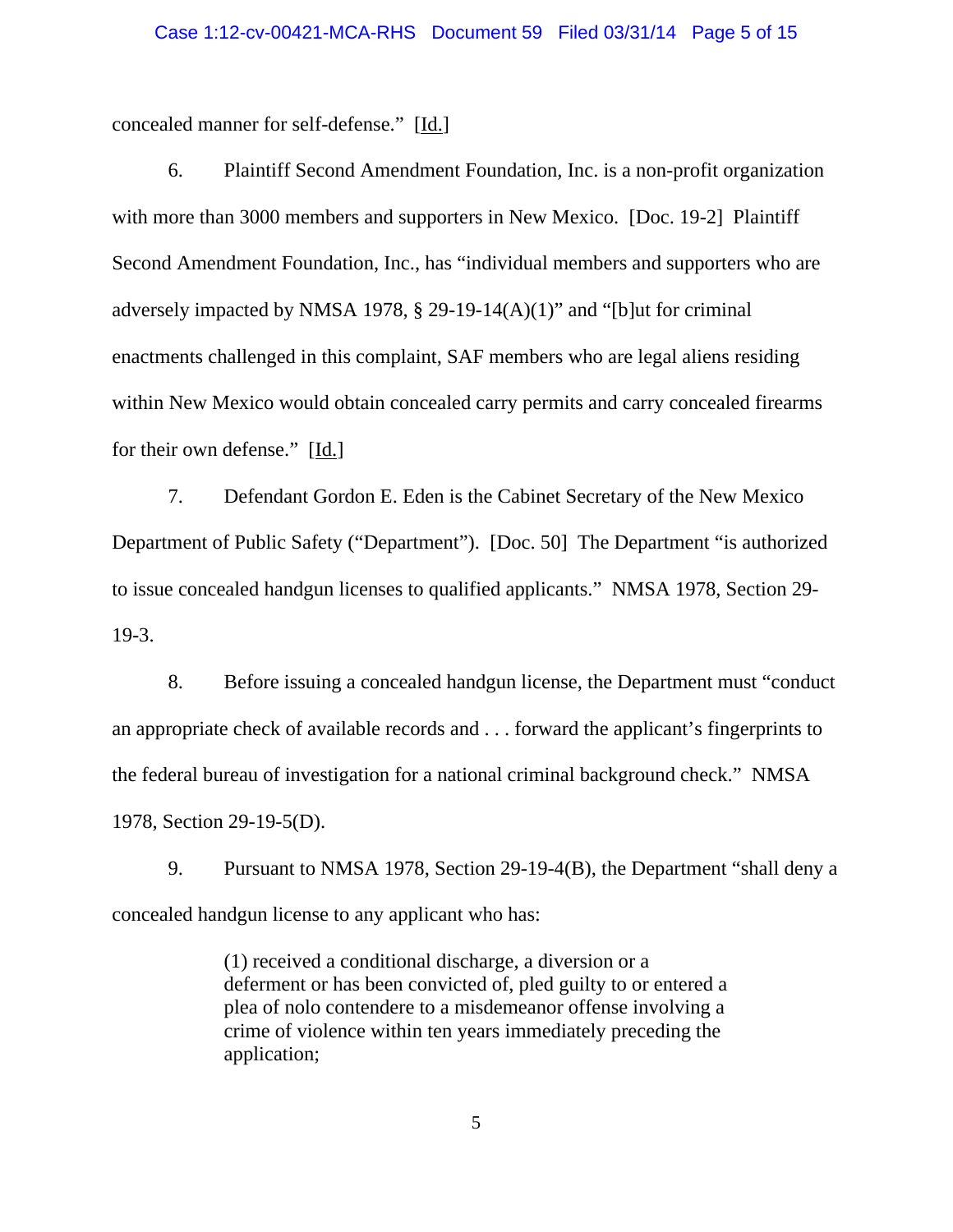(2) been convicted of a misdemeanor offense involving driving while under the influence of intoxicating liquor or drugs within five years immediately preceding the application for a concealed handgun license;

(3) been convicted of a misdemeanor offense involving the possession or abuse of a controlled substance within ten years immediately preceding the application; or

(4) been convicted of a misdemeanor offense involving assault, battery or battery against a household member.

 $§$  29-19-4(B).

 10. "[I]n addition to other sources of information, some of the primary methods used to run background checks involve information obtained from the National Instant Crime Background Systems (NICS) and information obtained from the National Crime Information Computer System (NCIC)." [Doc. 31-1]

 11. Neither the NICS or NCIC databases contain information regarding disqualifying misdemeanor convictions, see § 29-19-4(B), committed in foreign jurisdictions by applicants for concealed handgun licenses. [See Doc. 46 at 18] This is true regardless of the citizenship of the applicant.

 12. Therefore, with respect to both citizens and permanent resident aliens alike, Defendant is unable to run adequate background checks "that encompass the ability to ascertain disqualifying convictions in a foreign jurisdiction." [Doc. 31-1]

 13. There is no additional evidence proffered to explain why the citizenship status of an applicant for a concealed handgun license is necessary to further the State's compelling interest in public safety.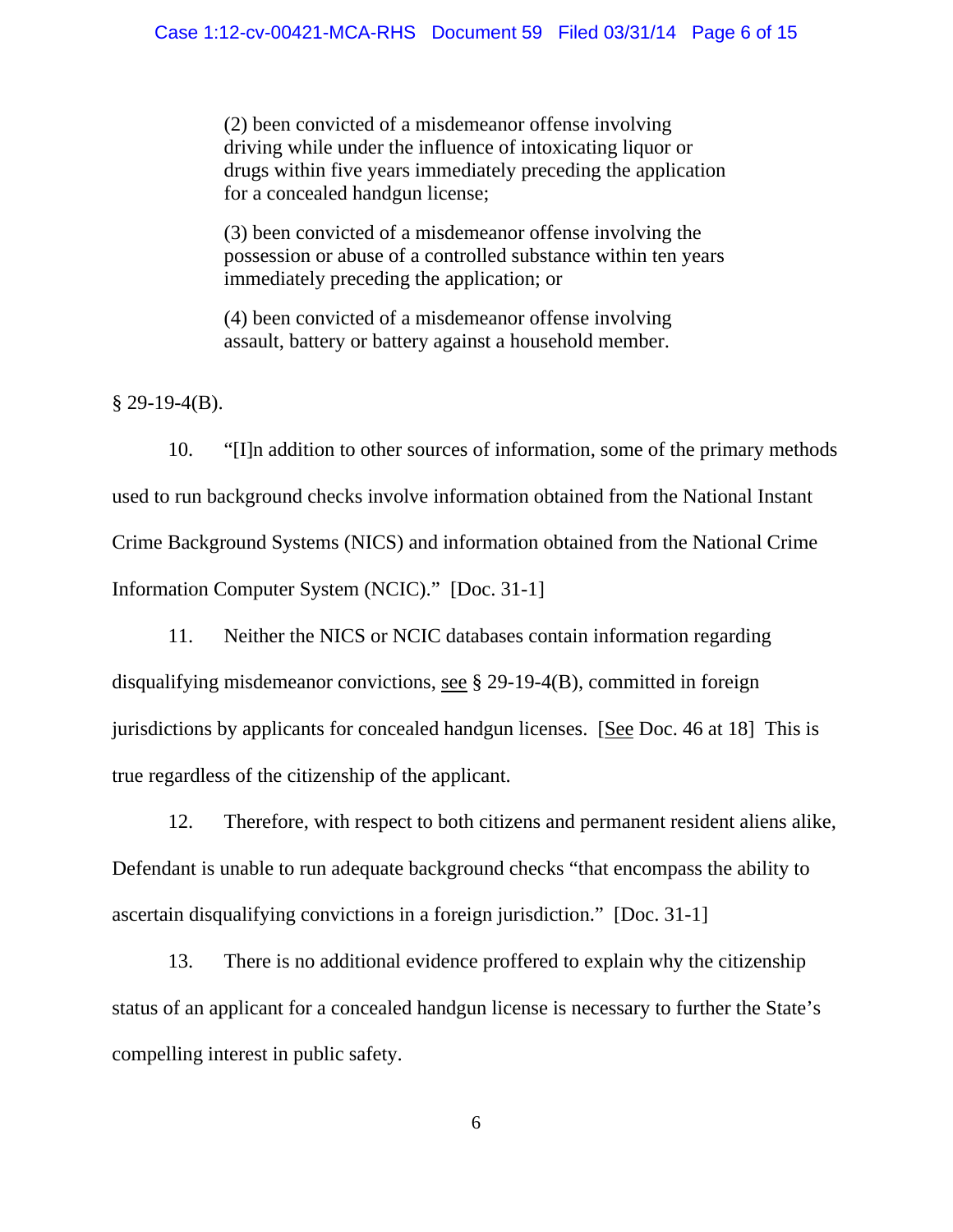## **II. CONCLUSIONS OF LAW**

 1. "For a party to obtain a permanent injunction, it must prove: (1) actual success on the merits; (2) irreparable harm unless the injunction is issued; (3) the threatened injury outweighs the harm that the injunction may cause the opposing party; and (4) the injunction, if issued, will not adversely affect the public interest. This standard is remarkably similar to the standard for a preliminary injunction. The only measurable difference between the two is that a permanent injunction requires showing actual success on the merits, whereas a preliminary injunction requires showing a substantial likelihood of success on the merits." Prairie Band Potawatomi Nation v. Wagnon, 476 F.3d 818, 822 (10th Cir. 2007) (internal quotation marks and citation omitted).

 2. The Equal Protection Clause of the Fourteenth Amendment of the United States Constitution provides that "[n]o State . . . shall deny to any person within its jurisdiction the equal protection of the laws." U.S. Const. amend. XIV, § 1. Equal protection "is essentially a direction that all persons similarly situated should be treated alike." City of Cleburne v. Cleburne Living Ctr., 473 U.S. 432, 439 (1985).

 3. Governmental classifications are subject to strict scrutiny under the Equal Protection Clause if they burden a fundamental right or target a suspect class. Save Palisade FruitLands v. Todd, 279 F.3d 1204, 1210 (10th Cir. 2002). "To survive strict scrutiny, the government must show that its classification is narrowly tailored to achieve a compelling government interest." KT.& G Corp v. Attorney General of State of Okla.,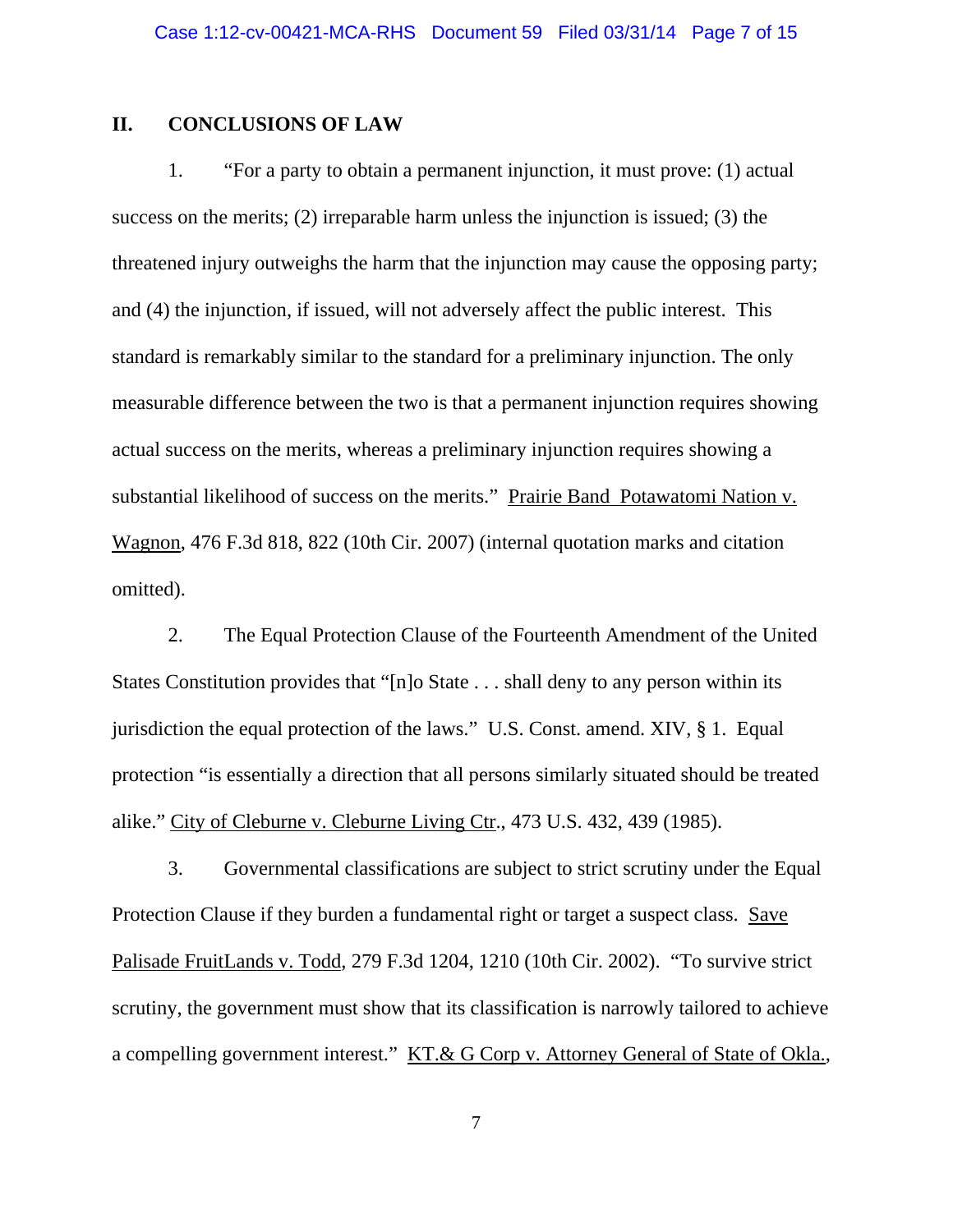535 F.3d 1114, 1137 (10th Cir. 2008).

 4. Alienage is a suspect classification and state statutes that discriminate on the basis of alienage are subject to strict scrutiny. See Graham v. Richardson, 403 U.S. 365, 371-72 (1971) (holding that "classifications based on alienage, like those based on nationality or race, are inherently suspect and subject to close judicial scrutiny. Aliens as a class are a prime example of a 'discrete and insular' minority . . . for whom such heightened judicial solicitude is appropriate") (citation and footnotes omitted); Soskin v. Reinertson, 353 F.3d 1242, 1254 (10th Cir. 2004) (recognizing that "Supreme Court precedents establish . . . [that] states on their own cannot treat aliens differently from citizens without a compelling justification").

 5. New Mexico's Concealed Handgun Carry Act discriminates on the basis of alienage and, therefore, strict scrutiny applies. See United States v. Huitron-Guizar, 678 F.3d 1164, 1170 (10th Cir. 2012) (recognizing that "[r]ecently some state statutes that burden gun possession by lawful permanent aliens . . . have been declared invalid under the Equal Protection Clause, which requires that strict scrutiny be applied to state laws that impose restrictions based on alienage.").

 6. Defendant has a compelling interest in protecting the public from the dangers posed by concealed firearms. See Kachalsky v. County of Westchester, 701 F.3d 81, 97 (2d Cir. 2012) (holding that the states have a "substantial, indeed compelling, government interest[] in public safety and crime prevention"); Fletcher v. Haas, 851 F. Supp. 2d 287, 303 (D. Mass. 2012) (recognizing that Massachusetts "has an interest in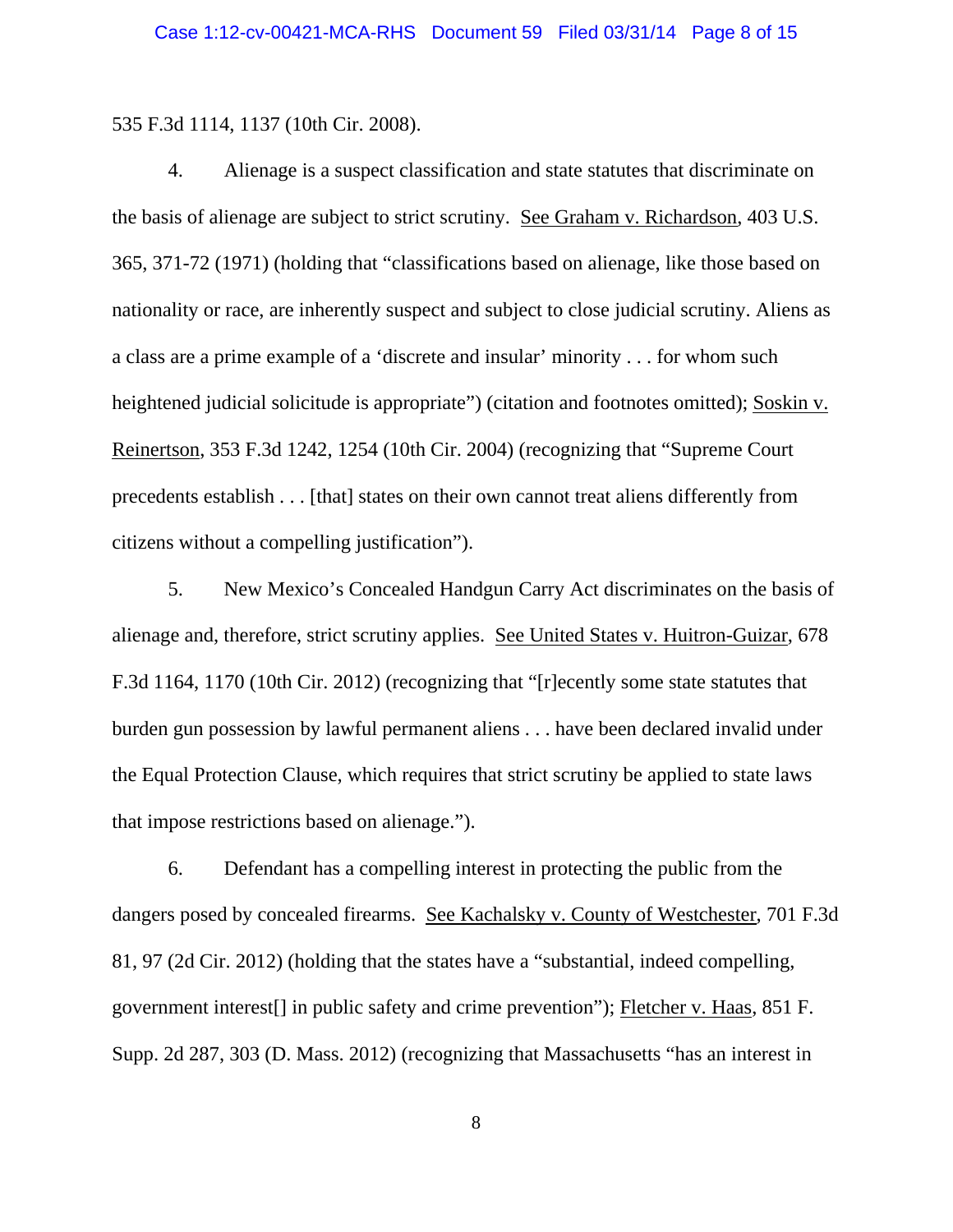## Case 1:12-cv-00421-MCA-RHS Document 59 Filed 03/31/14 Page 9 of 15

regulating firearms to prevent dangerous persons from obtaining firearms").

 7. "The purpose of the narrow tailoring requirement is to ensure that 'the means chosen "fit" th[e] compelling goal so closely that there is little or no possibility that the motive for the classification was illegitimate . . . prejudice or stereotype.'" Grutter v. Bollinger, 539 U.S. 306, 333 (2003) (quoting Richmond v. J.A. Croson Co., 488 U.S. 469, 493 (1989) (plurality opinion)).

 8. There is no argument made, much less any evidence proffered, that permanent resident aliens who reside in this country legally pose a greater danger when carrying a concealed loaded firearm than do United States citizens. Indeed, "[a]ny classification which treats all aliens as dangerous and all United States citizens as trustworthy rests upon a very questionable basis." People v. Rappard, 28 Cal. App. 3d 302, 305 (Cal. Ct. App. 1972); see also Fletcher, 851 F.Supp.2d at 303 ("Any classification based on the assumption that lawful permanent residents are categorically dangerous and that all American citizens by contrast are trustworthy lacks even a reasonable basis.").

 9. The Court rejects Defendant's argument that the citizenship provision in the Concealed Handgun Carry Act is narrowly tailored "because it ensures that only persons who have undergone a complete and thorough background check receive a permit." [Doc. 51 at 4] With respect to both citizens and permanent resident aliens alike, Defendant is unable to determine whether the applicant has been convicted of a disqualifying misdemeanor conviction in a foreign jurisdiction. Yet, United States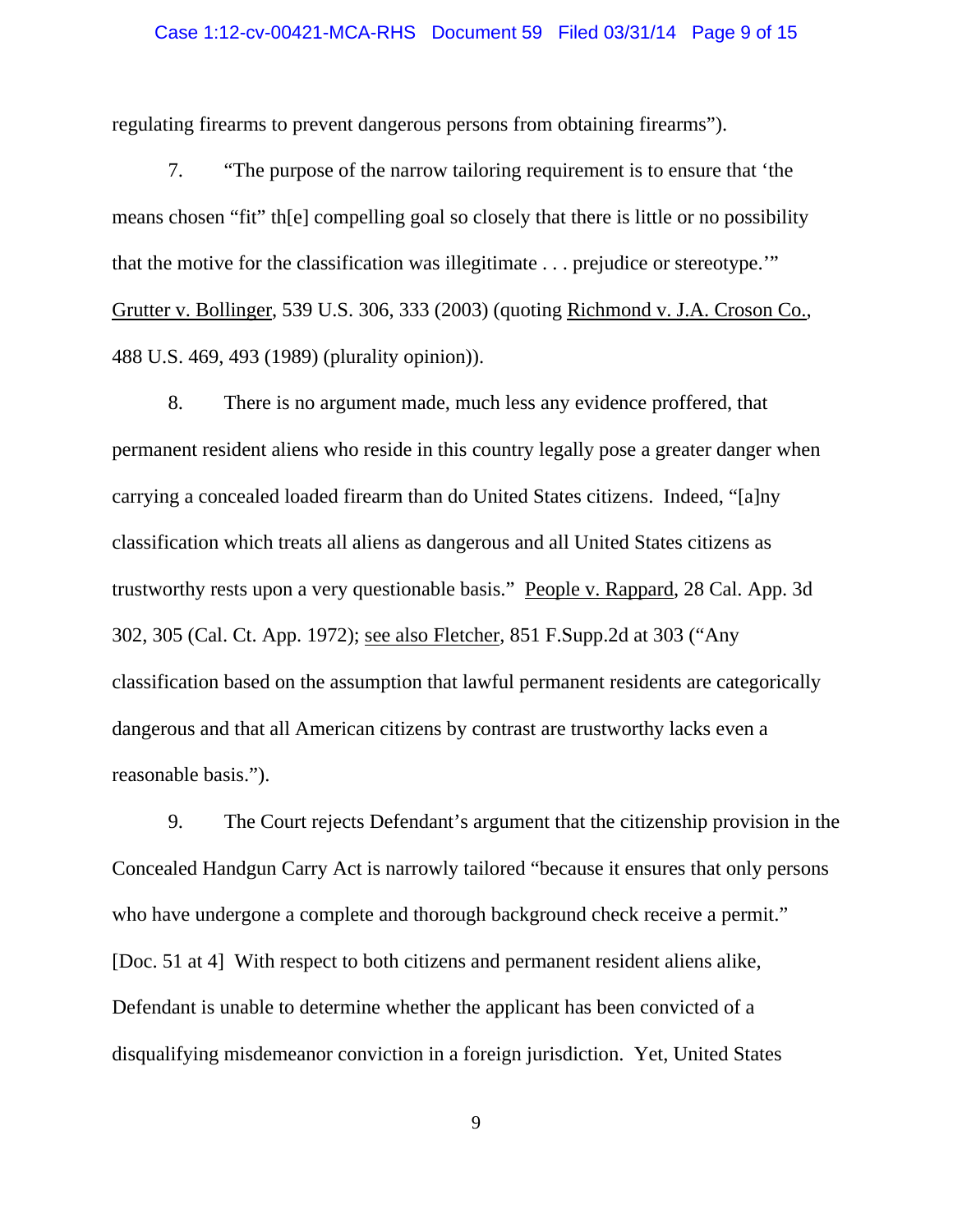## Case 1:12-cv-00421-MCA-RHS Document 59 Filed 03/31/14 Page 10 of 15

citizens who have traveled or lived abroad are not denied such licenses due to Defendant's inability to run a complete and thorough background check. Therefore, the Court concludes that the citizenship requirement is not narrowly tailored to serve the Government's compelling interest in public safety. See Smith v. South Dakota, 781 F. Supp. 2d 879, 886-87 (D. S.D. 2011) (holding that the citizenship requirement in South Dakota's concealed carry statute was not narrowly tailored to achieve a compelling governmental interest, even though the state's background check, Triple I, only covered crimes committed in the United States because "the Triple I's effectiveness does not depend on whether the crime is committed by a United States citizen" and "[i]f the Triple I background check is sufficient to achieve the state's interests with regard to United States citizens who may or may not be dangerous or otherwise unsuitable for a permit, then the Triple I background check is also sufficient with regard to [the plaintiff] in light of his extended residency in the United States").

 10. The Court concludes that the citizenship provision in Section 29-19- 4(A)(1) violates the Equal Protection Clause of the United States Constitution as applied to permanent resident aliens, like Plaintiff Jackson, who are otherwise qualified to obtained a concealed handgun license. Accordingly, Plaintiffs have prevailed on the merits of their Equal Protection claim.

11. "When an alleged constitutional right is involved, most courts hold that no further showing of irreparable injury is necessary." Kikumura v. Hurley, 242 F.3d 950, 963 (10th Cir. 2001) (quoting 11A Charles Alan Wright, Arthur R. Miller & Mary Kay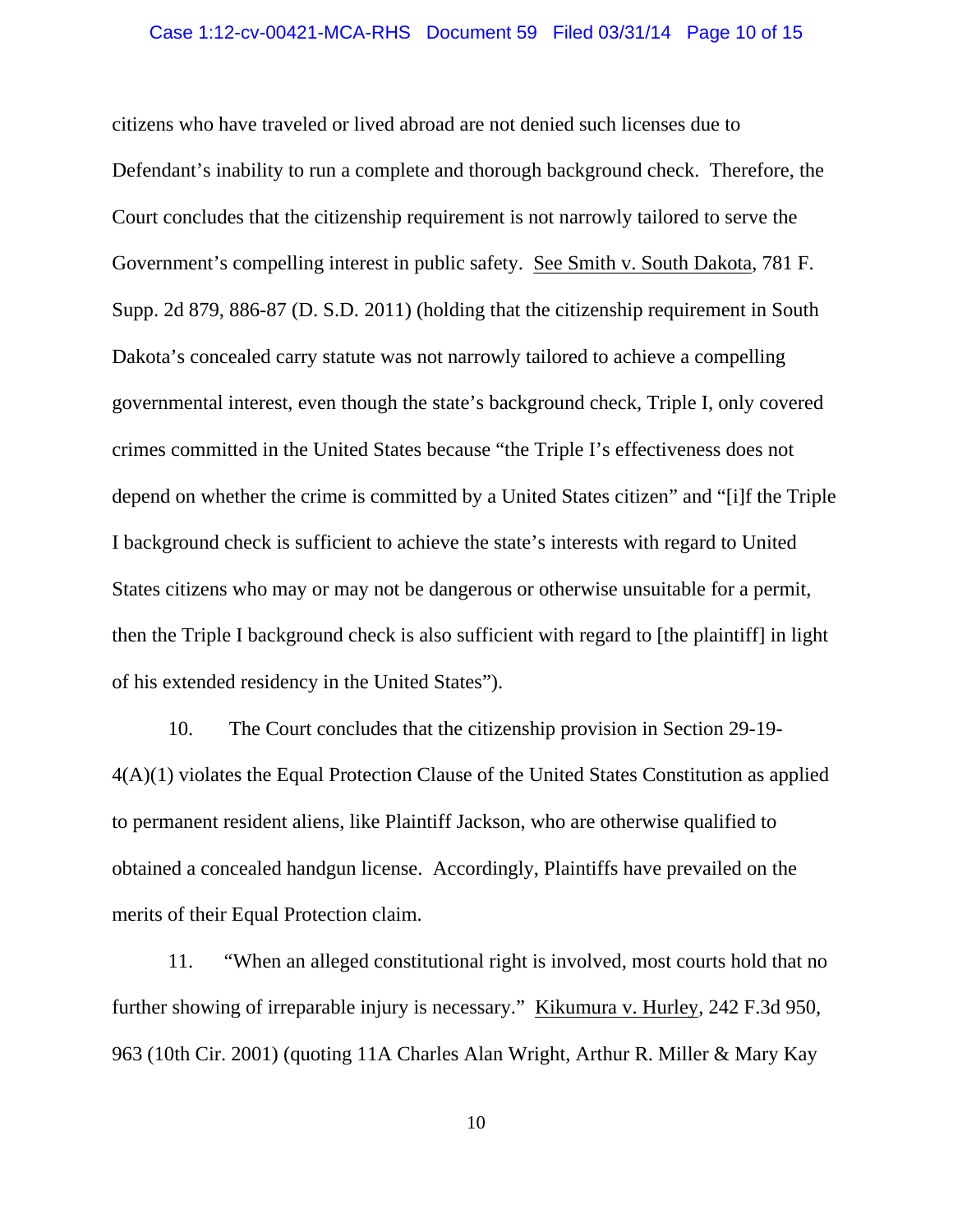## Case 1:12-cv-00421-MCA-RHS Document 59 Filed 03/31/14 Page 11 of 15

Kane, Federal Practice and Procedure § 2948.1 (2d ed.1995)); see also Heideman v. South Salt Lake City, 348 F.3d 1182, 1189-90 (10th Cir. 2003) (holding that the plaintiffs had established irreparable harm because the statute at issue deprived them of their First Amendment Rights). In light of Plaintiffs' constitutional injury, the Court concludes that Plaintiffs will suffer irreparable harm in the absence of permanent injunctive relief.

12. Plaintiffs have demonstrated that the continued enforcement of the citizenship requirement in New Mexico's Concealed Handgun Carry Act violates their right to equal protection of the laws and constitutes an irreparable harm. Thus, the harm to Plaintiffs is significant. In contrast, the harm to Defendant, if any, is minimal. The risk posed by the inability to conduct a complete and thorough background check for disqualifying misdemeanor convictions in foreign jurisdictions is equally applicable to both citizens and permanent resident aliens alike. If the NICS and NCIS background checks are sufficient to protect the Government's compelling interest in public safety with respect to citizens, then it is also sufficient with respect to permanent resident aliens, like Plaintiff Jackson. Accordingly, the Court concludes that the balance of the harms factor supports the issuance of permanent injunctive relief.

13. Defendant does "not have an interest in enforcing a law that is . . . constitutionally infirm." Chamber of Commerce of the United States v. Edmondson, 594 F.3d 742, 771 (10th Cir. 2010). Additionally, "it is always in the public interest to prevent the violation of a party's constitutional rights." Awad v. Ziriax, 670 F.3d 1111, 1132 (10th Cir. 2012) (internal quotation marks and citation omitted); see also Chamber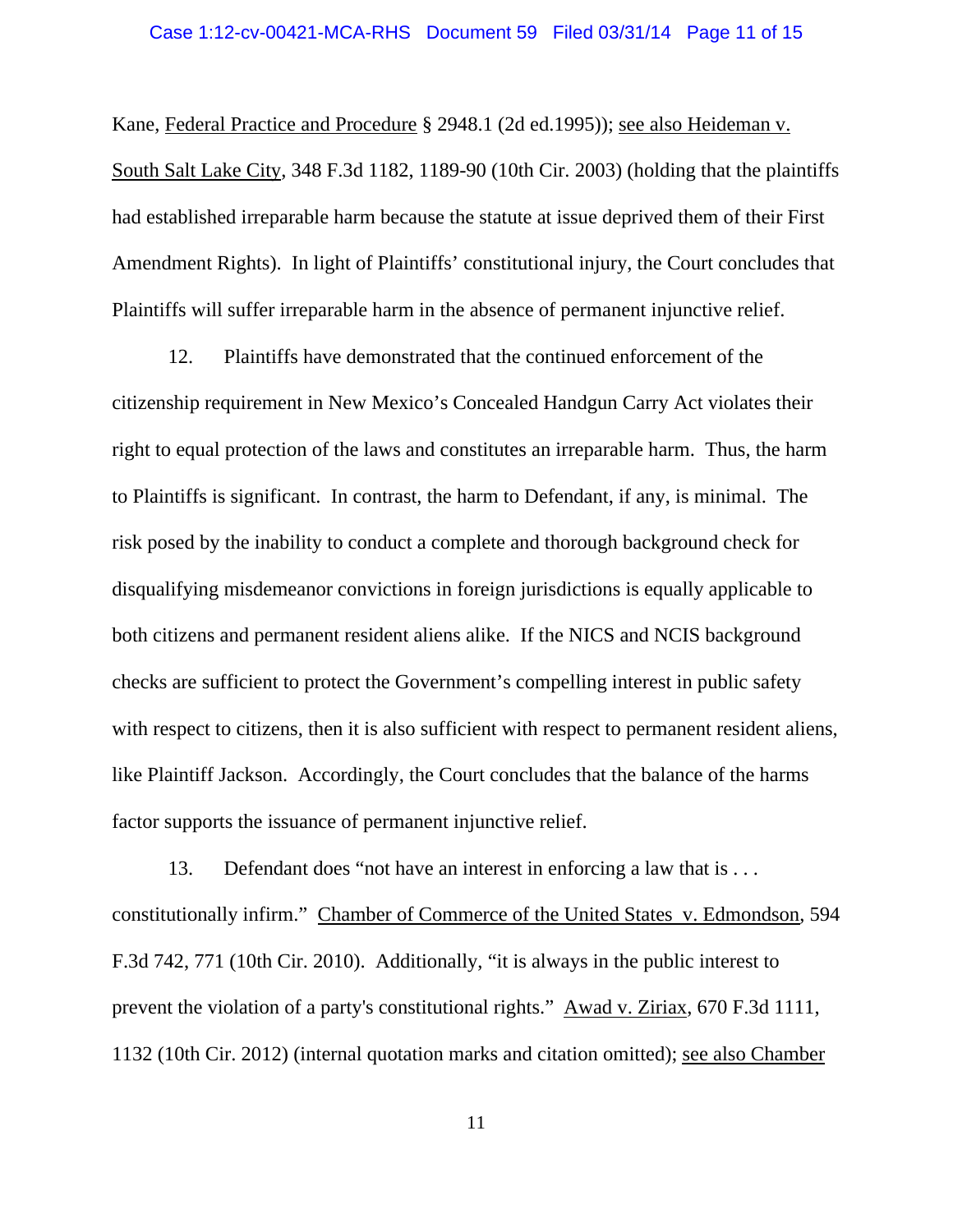of Commerce of the United States, 594 F.3d at 771 (holding that "the public interest will perforce be served by enjoining the enforcement of the invalid provisions of state law." (internal quotation marks and citation omitted)). Thus, the public interest is served by granting Plaintiffs' request for permanent injunctive relief.

14. "[A] court sustaining an equal protection challenge has 'two remedial alternatives: it may either declare the statute a nullity and order that its benefits not extend to the class that the legislature intended to benefit, or it may extend the coverage of the statute to include those who are aggrieved by the exclusion.'" Petrella v. Brownback, 697 F.3d 1285, 1296 (10th Cir. 2012) (quoting Heckler v. Mathews, 465 U.S. 728, 738 (1984)). "In order to determine whether partial invalidation of a state statute is appropriate, federal courts look to state law." Citizens for Responsible Gov't State Political Action Comm. v. Davidson, 236 F.3d 1174, 1195 (10th Cir. 2000); see Leavitt v. Jane L., 518 U.S. 137, 139 (1996) ("Severability is of course a matter of state law.") (per curiam).

15. "It is well established in [New Mexico] that a part of a law may be invalid and the remainder valid, where the invalid part may be separated from the other portions, without impairing the force and effect of the remaining parts, and if the legislative purpose as expressed in the valid portion can be given force and effect, without the invalid part, and, when considering the entire act it cannot be said that the legislature would not have passed the remaining part if it had known that the objectionable part was invalid." Bradbury & Stamm Const. Co. v. Bureau of Revenue, 372 P.2d 808, 811 (N.M.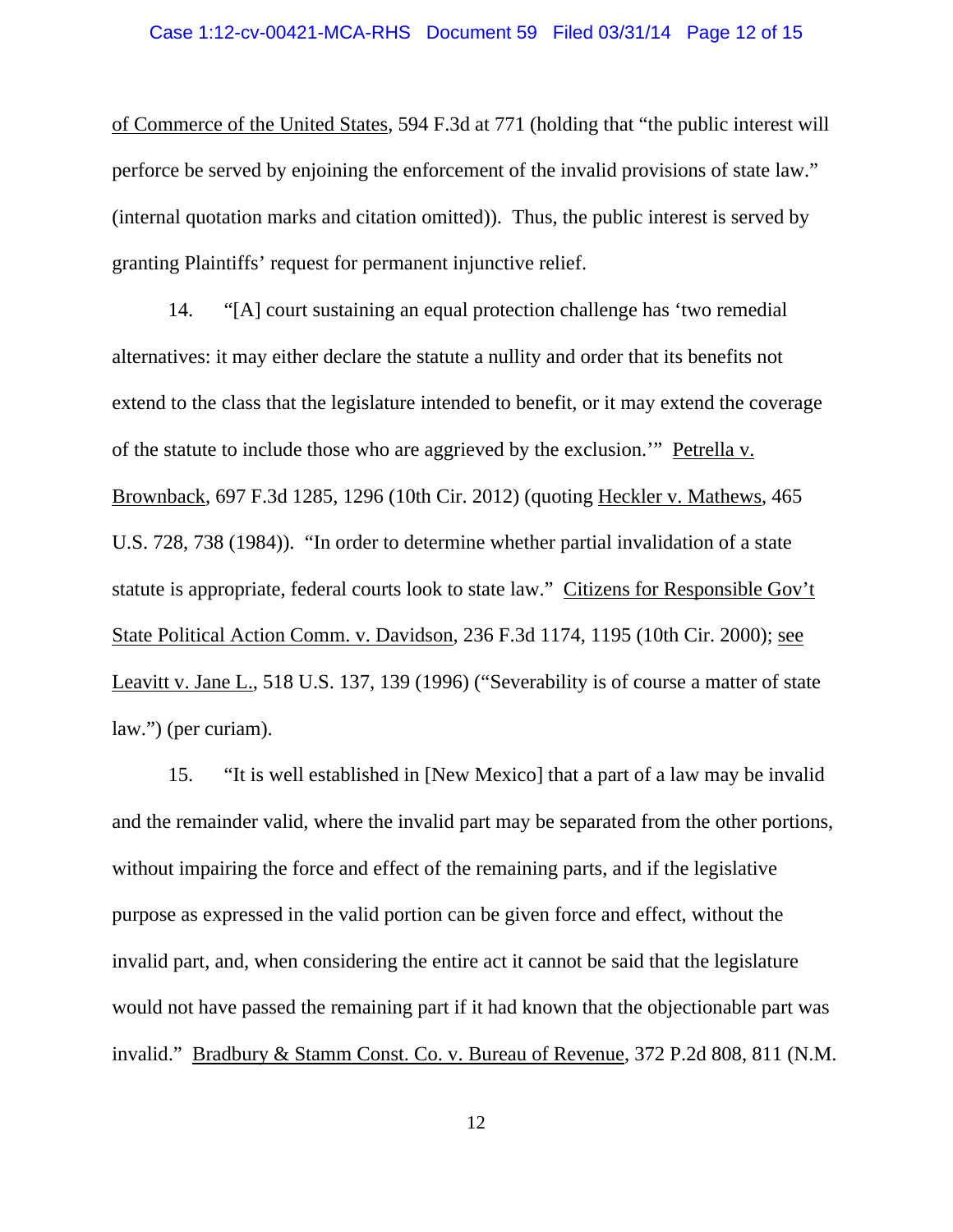## Case 1:12-cv-00421-MCA-RHS Document 59 Filed 03/31/14 Page 13 of 15

1962). However, the Court "cannot rewrite or add language to a statute in order to make it constitutional." State v. Frawley, 172 P.3d 144, 155 (N.M. 2007).

16. The Court concludes that the citizenship requirement in subsection (1) of Section 29-19-4(A) may be severed without impairing the remainder of the Act's force and effect. If subsection (1) is removed, the statute nonetheless provides for the issuance of a concealed handgun license to an applicant who satisfies the remainder of the statutory requirements, subsections (2) through (10). Because the severance of subsection (1) "in no way affects the enforceability of the other portions of the statute," Bradbury & Stamm Const. Co., 372 P.2d at 814, the first prong of the severability test is satisfied.

17. Severance of the citizenship provision also will not impair the legislative purpose as expressed in the remainder of the Act. The manifest purpose of the Act is to permit the issuance of "concealed handgun licenses to qualified members of the public who satisfy the requisite education and training." New Mexico Voices for Children v. Denko, 90 P.3d 458, 459 (N.M. 2004). Severance of the citizenship provision will not impair this purpose, nor will it require the issuance of concealed handgun licenses to illegal aliens. Section 29-19-4( $A$ )(7) of the Act prohibits the issuance of concealed handgun licenses to applicants who are "otherwise prohibited from federal law or the law of any other jurisdiction from purchasing or possessing firearms." Title 18 of the United States Code, Section  $922(g)(5)$  prohibits any person who "is illegally or unlawfully in the United States" from "ship[ping] or transport[ing] in interstate or foreign commerce, or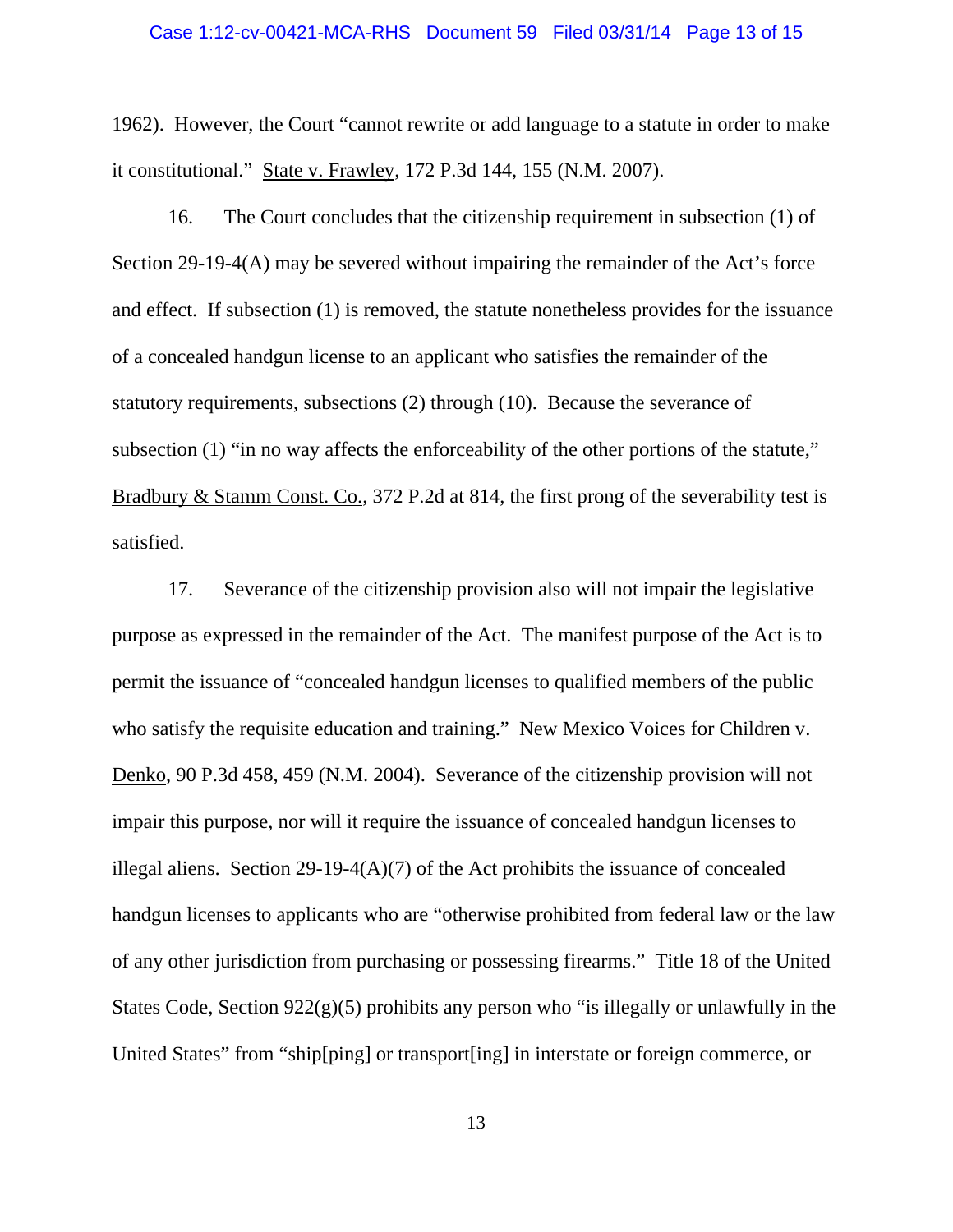## Case 1:12-cv-00421-MCA-RHS Document 59 Filed 03/31/14 Page 14 of 15

possess[ing] in or affecting commerce, any firearm or ammunition; or [receiving] any firearm or ammunition which has been shipped or transported in interstate or foreign commerce." See Huitron-Guizar, 678 F.3d at 1170 (10th Cir. 2012) (upholding the constitutionality of Section  $922(g)(5)$ ). Because illegal aliens are prohibited from purchasing or possessing firearms under federal law, they are not eligible to obtain a concealed handgun license under the Concealed Handgun Carry Act. Accordingly, the second prong of the severability test weighs in favor of severance.

18. The foregoing analysis is also dispositive of the third prong of the severance test, namely, whether the legislature would have passed the Act if it had known that the citizenship provision was unconstitutional. "Because the Legislature did not articulate a specific purpose in the Act, we look to the entire Act to ascertain whether the Legislature would have passed the Act if it had known that" the citizenship provision was unconstitutional. Baca v. New Mexico Dep't of Public Safety, 47 P.3d 444, 445 (N.M. 2005) (per curiam). As previously explained, severance of the citizenship provision preserves the legislative purpose of the Act and does not require the issuance of concealed handgun licenses to illegal aliens. Considering the Act as a whole, the Court concludes that the Legislature would have passed the Act if it had known that the citizenship provision was unconstitutional.

19. The Court concludes that the proper remedy for the alleged Equal Protection violation is to sever the citizenship provision in Section 29-19-14(A)(1) from the remainder of the Concealed Handgun Carry Act.